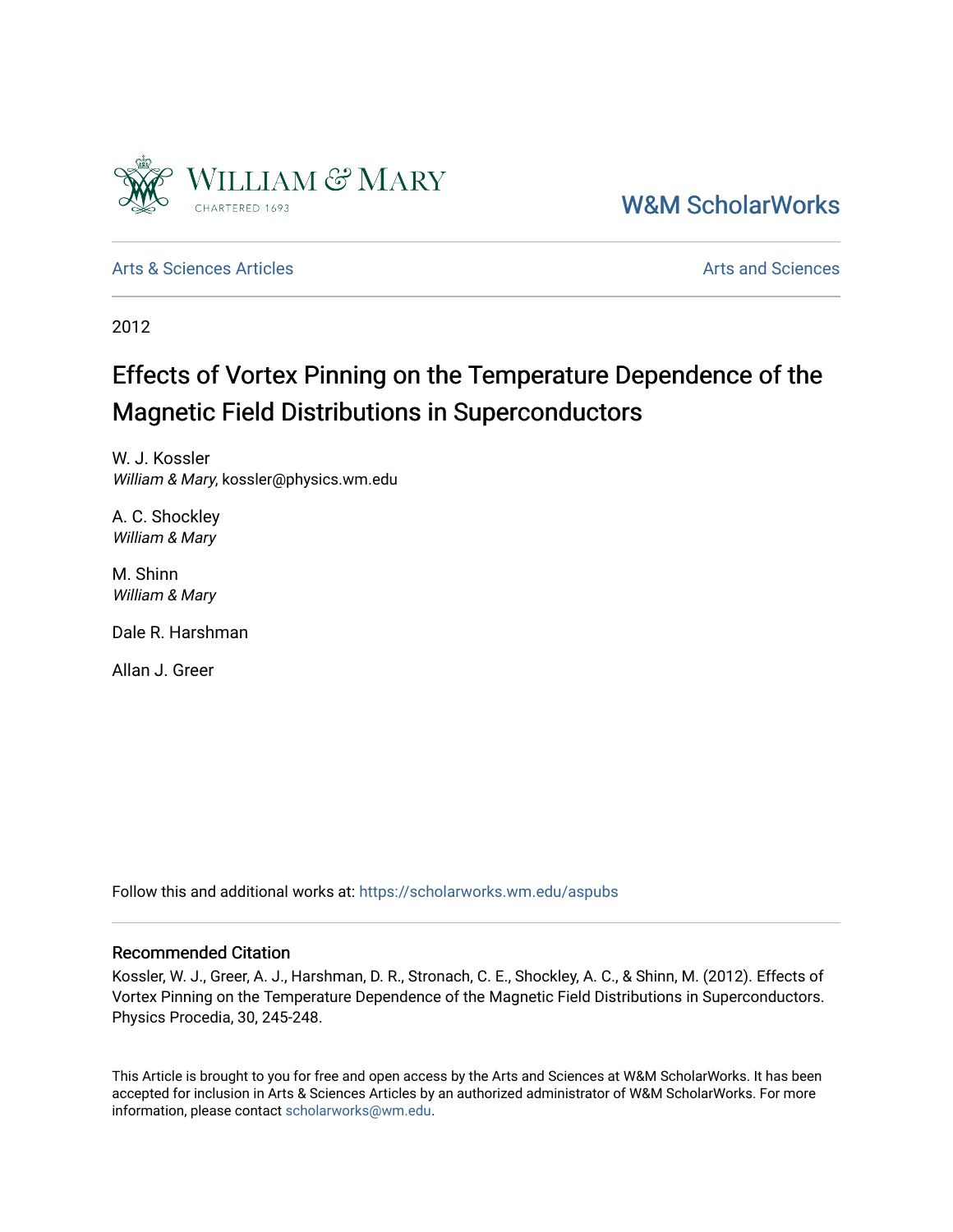

Available online at www.sciencedirect.com

**SciVerse ScienceDirect** 

Physics Procedia

Physics Procedia 30 (2012) 245 - 248

#### 12<sup>th</sup> International Conference on Muon Spin Rotation, Relaxation and Resonance

## Effects of Vortex Pinning on the Temperature Dependence of the Magnetic Field Distributions in Superconductors

W. J. Kossler<sup>a,∗</sup>, Allan J. Greer<sup>d</sup>, Dale R. Harshman<sup>b,c</sup>, C. E. Stronach<sup>e, 1</sup>, A. C. Shockley<sup>a,f</sup>, M. Shinn<sup>a,g</sup>

*aPhysics Department, College of William and Mary, Williamsburg, VA, 23187-8795, USA bPhysikon Research Corporation, Lynden, WA 98264, USA cDepartment of Physics, University of Notre Dame, Notre Dame, IN 46556, USA dPhysics Department, Gonzaga University, Spokane, WA 99258, USA ePhysics Department, Virginia State University, Petersburg, VA 23806, USA f Physics Department, UC Davis, Davis, CA 95616, USA gPhysics Department, Temple University, Philadelphia, PA 19122, USA*

#### Abstract

The temperature and applied-magnetic-field dependence of the second moments of the magnetic-field distributions as measured by μSR for YBCO and BSCCO have been fit for four different intrinsic-field-distribution models (d-wave, 2-fluid, empirical, and BCS). It is found that if a pinning potential becomes important at about 20 K, all of the models can fit the data reasonably well. The fits and the associated fitting parameters are presented.

*Keywords:* superconductivity, vortices, pinning, muon spin rotation *PACS:* 74.25.Ha, 74.72.Gh

#### 1. Introduction

The pinning of vortices in superconductors can lead to either broadening or narrowing of the apparent field distribution as was pointed out by Brandt[1]. The extra degrees of freedom associated with this pinning allow one to obtain good fits for a variety of underlying field distributions. We present here the results of data analysis which includes the effect of pinning.

#### 2. Data Analysis Techniques

Data were taken at TRIUMF on single crystals of *YBa*2*Cu*3*O*7−<sup>δ</sup> (YBCO) and *Ba*2*S r*2*CaCu*2*O*<sup>8</sup> (BSCCO). We fit in the time domain using a heterodyning technique and then obtain field distribution second moments,  $\sigma^2$ . For YBCO, we used a London field distribution convoluted with a gaussian distribution and for BSCCO, an asymmetric back-toback gaussian field distribution. For YBCO we added the London  $\sigma_L^2$  and the convolution  $\sigma_M^2$ , and then subtracted the background  $\sigma_B^2$ . For BSCCO the background  $\sigma_B^2$  was subtracted from back-to-back  $\sigma_{bb}^2$ . For the two-fluid model:

<sup>∗</sup>Corresponding author. Tel.: +1-757-221-3519; fax: +1-757-221-3540

*Email address:* wjkoss@wm.edu (W. J. Kossler)

<sup>1</sup>Professor Emeritus.

<sup>1875-3892 © 2012</sup> Published by Elsevier B.V. Selection and/or peer-review under responsibility of the organizing committee of the μsr2011 conference. Open access under [CC BY-NC-ND license.](http://creativecommons.org/licenses/by-nc-nd/3.0/)doi: 10.1016/j.phpro.2012.04.083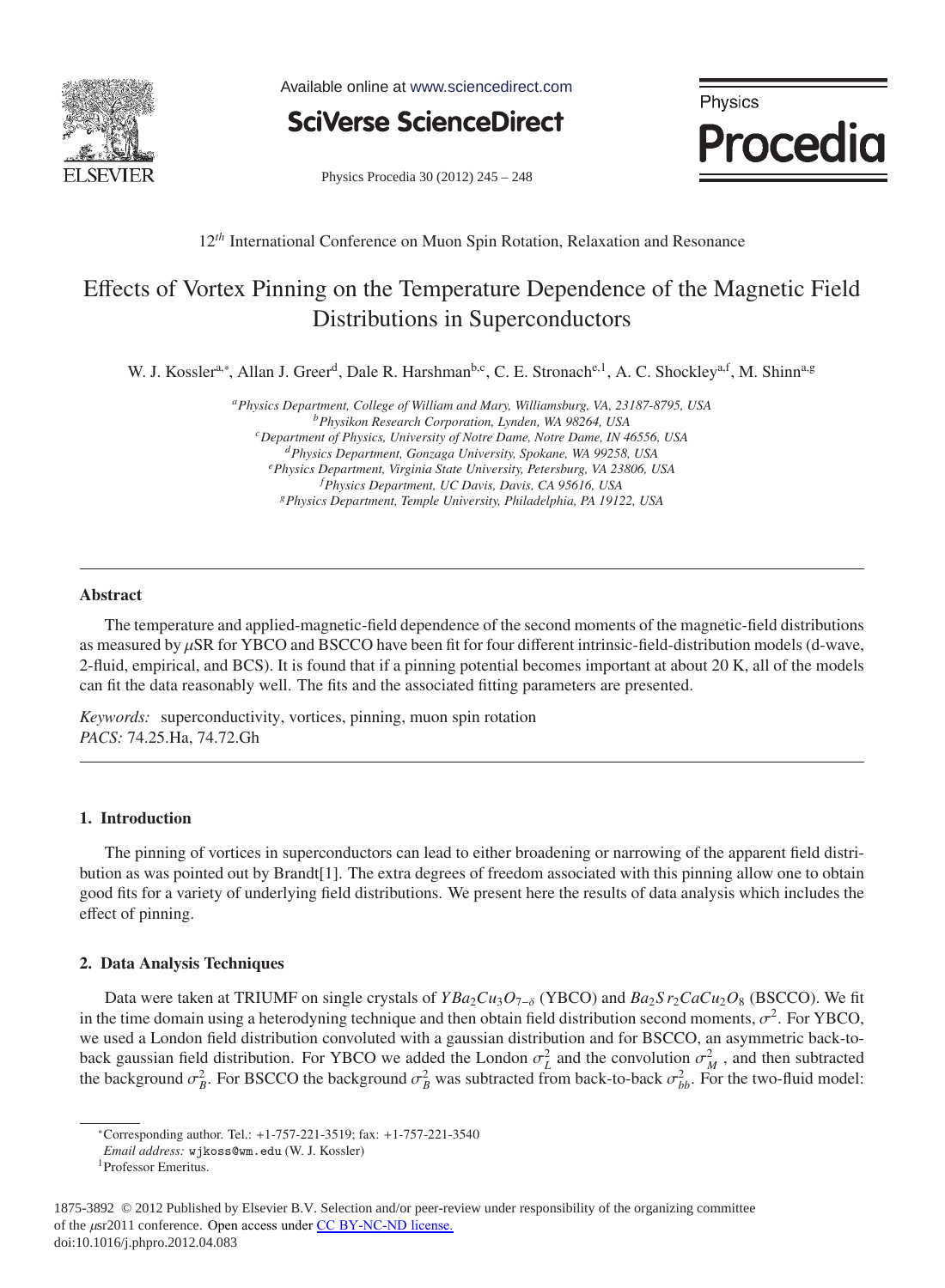

Figure 1: Fits for the 2-Fluid and Empirical Models for BSCCO

 $\lambda(0)^2/\lambda(T)^2 = 1 - (T/T_c)^4$ , and for the empirical model:  $\lambda(0)^2/\lambda(T)^2 = 1 - (T/T_c)^2$ . We followed the description in Tinkham's book[2] for the BCS model. For the d-wave we used results of Amin et al.[3] interpolating for our fields. We then fit the temperature dependent  $\sigma s$  with disorder following the general procedure of Fiory et al.[4] So:

$$
\sigma^2 \approx \sigma_0^2 [exp(-26.3u^2/a^2) + 24.8(t\ell2 > /a^2) \ln(\tilde{\kappa})]
$$
\n(1)

The local displacement of a vortex is modeled by  $u^2 = \langle u_\ell^2 \rangle + \langle u_\ell^2 \rangle$  and  $\tilde{\kappa}^2 = (\langle u_\ell^2 \rangle + 2\lambda_{ab}^2)/(u^2 + 4\xi_{ab}^2)$ , where  $\epsilon_0$  is an activation energy for vortex depinning from a trap, so that  $u_\xi^2 = u_{\ell 0}^2 [1 - \exp(-\epsilon_0/T)]$  and is the displacement squared of the vortex line away from its regular lattice position.  $\langle u_p^2 \rangle = u_{p1}^2(H) + (T/T_c)u_{p2}^2(H)$  is the displacement squared of an individual vortex pancake (fluxon) from the mean position of the vortex line, see Brandt[1].

#### 3. Results

In the figures the solid lines are the fitting function. In Table 1 are typical parameters for BSCCO. These should be compared to those for YBCO in Tables 2 and 3. For YBCO the data for all the values of the field were fit at once with the global parameters the same for all fields and the field dependent parameters allowed to change for each field.

Table 1: Parameters for 6T fit for BSCCO. Length measurements are in  $k\hat{A}$ ,  $\epsilon_0$  is in degrees Kelvin

| Model                                                               |       |            | $\lambda_0$ $T_c$ (K) B (T) $\epsilon_0$       | $u_{I0}$ | $u_{p1}$ | $u_{n2}$ | $\xi_0$ | $\chi_N^2$ |
|---------------------------------------------------------------------|-------|------------|------------------------------------------------|----------|----------|----------|---------|------------|
| Empirical 2.424 92.0 6 129.183 0.0184 1.465 3.455 0.02 33.112 2.729 |       |            |                                                |          |          |          |         |            |
| 2-Fluid                                                             |       | 2.992 92.0 | 6 65.141 0.0333 2.292 3.832 0.02 32.424 2.702  |          |          |          |         |            |
| BCS.                                                                | 3.203 | 92.0       | 6 121.134 0.0326 1.953 4.879 0.02 33.087 2.757 |          |          |          |         |            |
| d-Wave                                                              | 3.381 | 92.0       | 6 108.204 0.0366 2.634 5.208 0.02 29.767 2.481 |          |          |          |         |            |

|  |  | Table 2: Global parameters for YBCO |  |  |
|--|--|-------------------------------------|--|--|
|--|--|-------------------------------------|--|--|

|  |  | $\lambda_0(k\AA)$ $\delta\lambda_0$ $T_c(K)$ $\delta T_c$ $\epsilon_0(K)$ $\xi_0(k\AA)$ |
|--|--|-----------------------------------------------------------------------------------------|
|  |  | 1.276 .015 90.8 0.5 19.6 0.02913                                                        |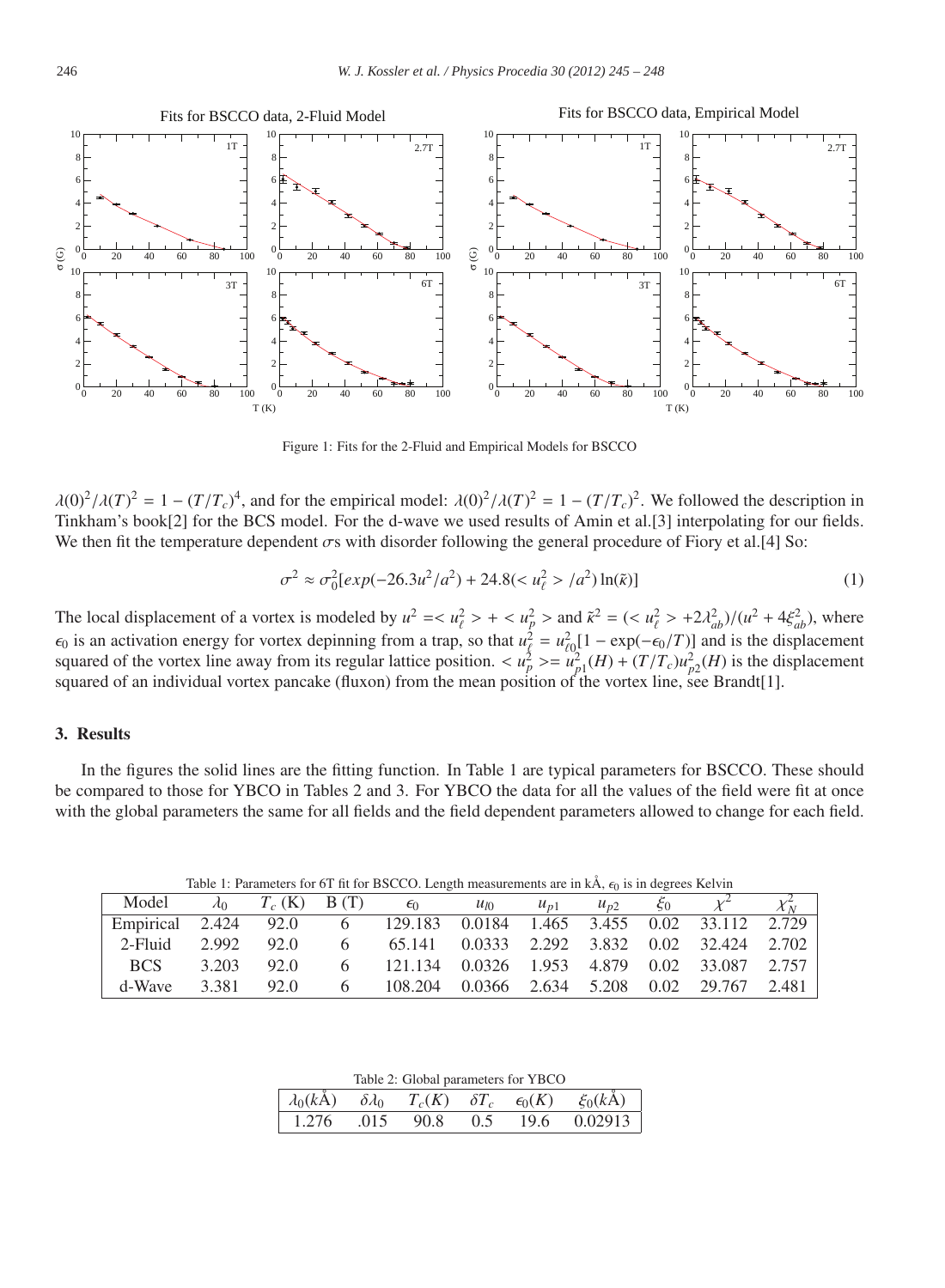

Figure 2: Fits for the d-wave and BCS Models for BSCCO



Figure 3: Fits for the d-wave and BCS models for YBCO

#### 4. Conclusions

From the figures one sees the data are reasonably well fit. The BSCCO data require a very large degree of pancake disorder to fit. One could argue that the *up* values here imply that there is hardly any order at all. Further, there is no quality of fit distinction among the models. The YBCO data have indications of a kink around 20 K. This can be reproduced with a trapping-induced increase in the second moment which sets in at about that temperature. For YBCO the best fit is with the 2-fluid model (see the  $\chi^2$ s on the figures). This is due to the flatness of this  $\sigma$  temperature-dependence near T=0 allowing a better fit to the observed kink. This is consistent with the results previously published for YBCO by Harshman et al. [5] and Fiory et al.[4]. However, more complex pinning behavior has not been considered.